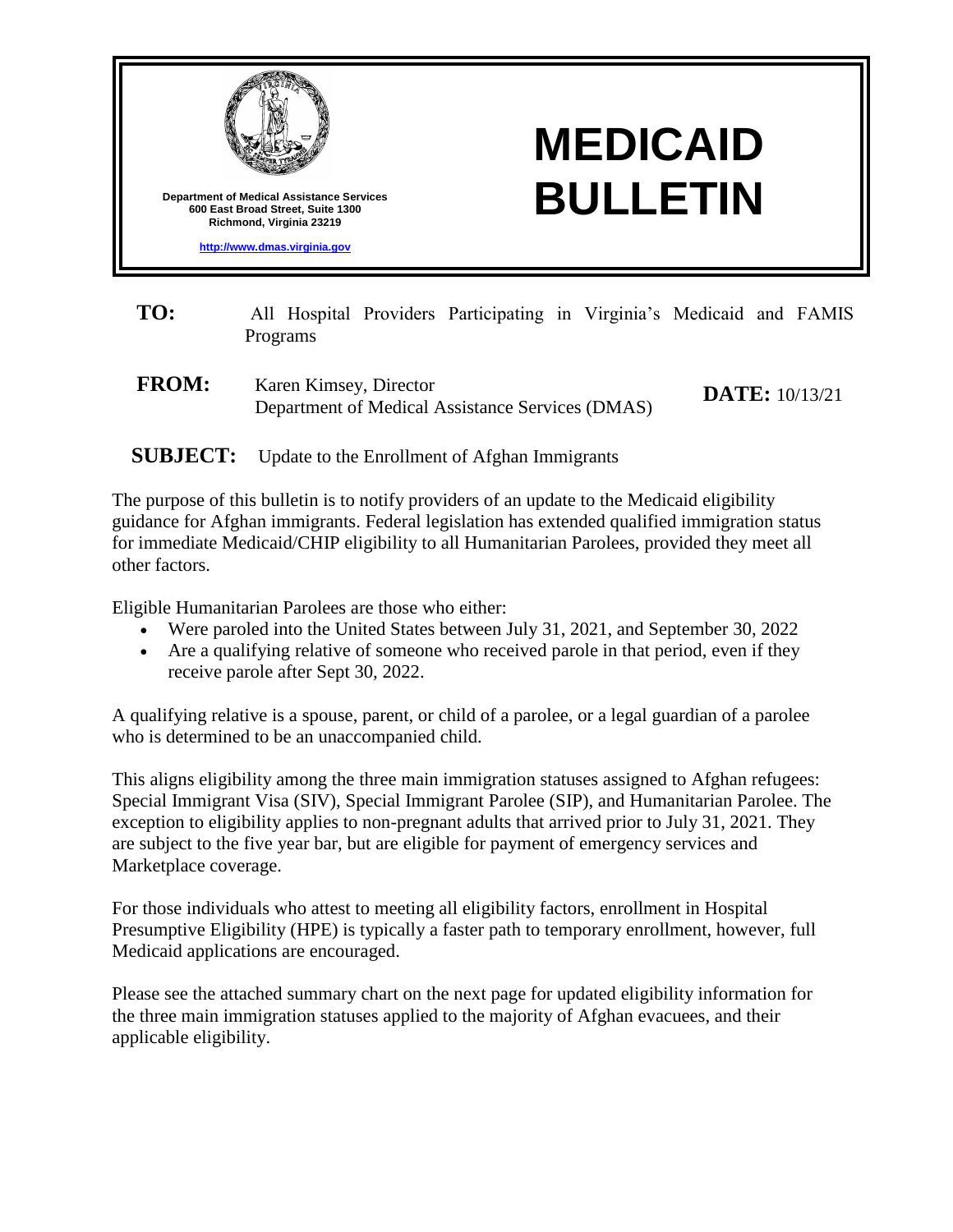| Eligibility Group $\rightarrow$                                                                                                                                                           | Hospital<br>Presumptive<br>Eligibility<br>(HPE)                                  | Medicaid or<br><b>CHIP</b><br>(FAMIS)                                            | <b>Refugee Medical</b><br>Assistance<br>(RMA) | Emergency<br><b>Services</b>                                                                |
|-------------------------------------------------------------------------------------------------------------------------------------------------------------------------------------------|----------------------------------------------------------------------------------|----------------------------------------------------------------------------------|-----------------------------------------------|---------------------------------------------------------------------------------------------|
| Application Type $\rightarrow$<br>Immigration Status $\downarrow$                                                                                                                         | <b>HPE</b><br>Application                                                        | Medicaid<br>Application**                                                        | Medicaid<br>Application**                     | Medicaid<br>Application**                                                                   |
| Special Immigrant<br>Visas (SIV)                                                                                                                                                          | Yes*                                                                             | Yes                                                                              | Yes***                                        | N <sub>o</sub>                                                                              |
| Special Immigrant<br>Parolees (SIP)                                                                                                                                                       | Yes*                                                                             | Yes                                                                              | Yes***                                        | N <sub>o</sub>                                                                              |
| <b>Humanitarian Parolees</b><br>and/or their qualifying<br>relatives <sup>#</sup> who are<br>paroled into the<br><b>United States between</b><br>July 31, 2021, and<br>September 30, 2022 | Yes*                                                                             | Yes                                                                              | Yes***                                        | N <sub>o</sub>                                                                              |
| <b>Humanitarian Parolees</b><br>who are children<br>under 19 or a pregnant<br>individual who were<br>paroled into the<br>United States prior to<br>July 31, 2021                          | Yes*                                                                             | Yes                                                                              | Yes***                                        | N <sub>o</sub>                                                                              |
| <b>Humanitarian Parolees</b><br>who were paroled into<br>the United States prior<br>to July 31, 2021 and<br>are not pregnant or<br>under 19                                               | Yes, but only if<br>they have<br>resided in the<br>US for at least<br>five years | Yes, but only if<br>they have<br>resided in the<br>US for at least<br>five years | N <sub>o</sub>                                | Yes, but only<br>if they have<br>resided in the<br><b>US</b> for less<br>than five<br>years |

## **DMAS Afghan Immigrant Status and Medicaid Eligibility**

\* HPE is time-limited enrollment that does not provide coverage for costs associated with labor and delivery.

\*\*Applications for Medicaid may be filed online (commonhelp.virginia.gov), by phone (833- 5CALLVA), or by completing a paper application and returning it to the local Department of Social Services where the individual resides. **Applicants must meet all eligibility factors prior to enrollment; this chart only refers to meeting an eligible immigration status.** \*\*\* Individuals only meet eligibility for RMA if found not eligible for full-coverage (for example, if the individual has income in excess of the Medicaid or CHIP (FAMIS) income limits. RMA is limited to the first eight months of residency.

# Qualifying relatives can be paroled later than September 30, 2022.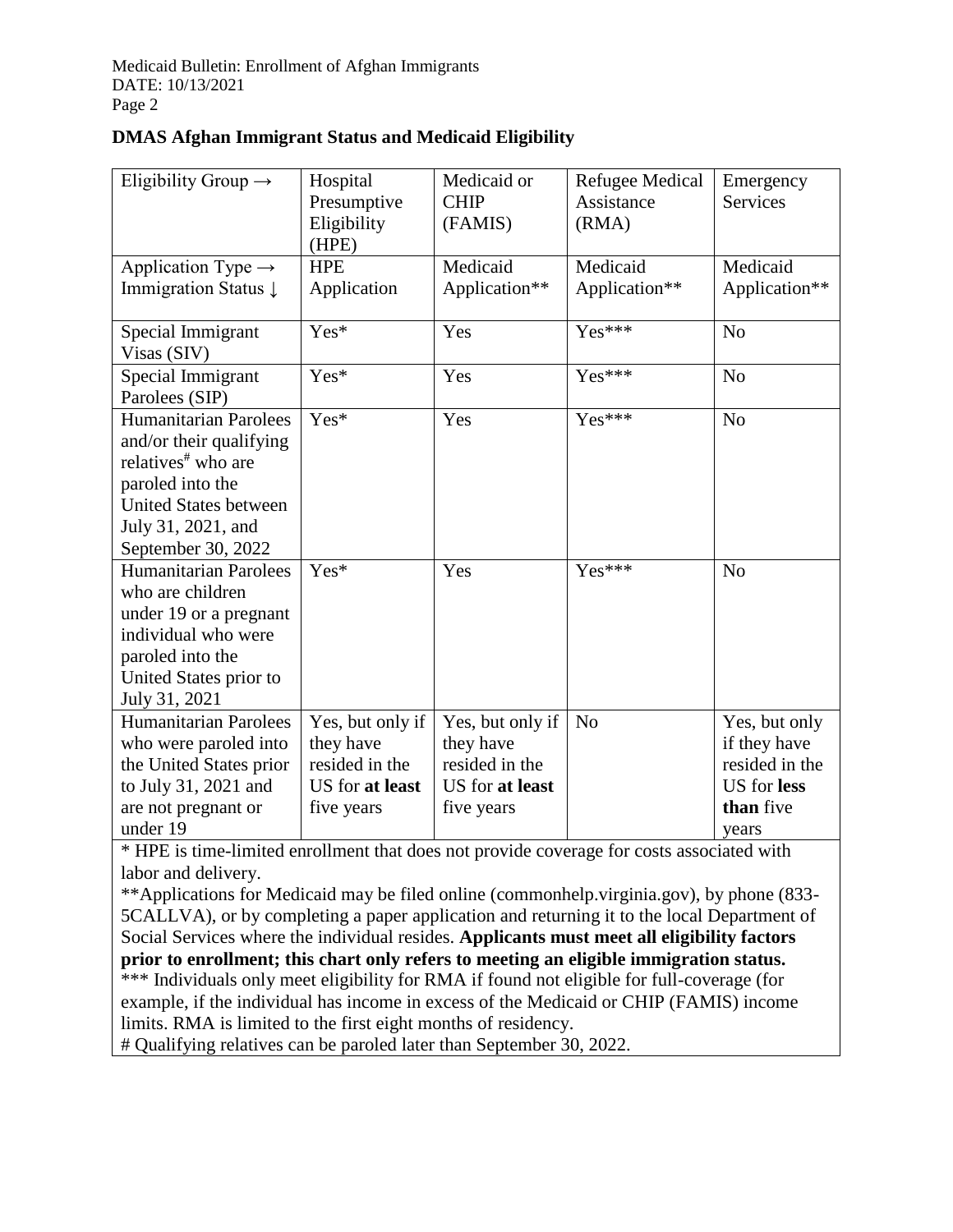| <b>PROVIDER CONTACT INFORMATION &amp; RESOURCES</b>                                                 |                                                                                                         |  |  |  |
|-----------------------------------------------------------------------------------------------------|---------------------------------------------------------------------------------------------------------|--|--|--|
| Virginia Medicaid Web Portal                                                                        |                                                                                                         |  |  |  |
| <b>Automated Response System (ARS)</b>                                                              |                                                                                                         |  |  |  |
| Member eligibility, claims status,                                                                  | www.virginiamedicaid.dmas.virginia.gov                                                                  |  |  |  |
| payment status, service limits, service                                                             |                                                                                                         |  |  |  |
| authorization status, and remittance                                                                |                                                                                                         |  |  |  |
| advice.                                                                                             |                                                                                                         |  |  |  |
| <b>Medicall (Audio Response System)</b>                                                             |                                                                                                         |  |  |  |
| Member eligibility, claims status,                                                                  | 1-800-884-9730 or 1-800-772-9996                                                                        |  |  |  |
| payment status, service limits, service                                                             |                                                                                                         |  |  |  |
| authorization status, and remittance                                                                |                                                                                                         |  |  |  |
| advice.                                                                                             |                                                                                                         |  |  |  |
| <b>KEPRO</b>                                                                                        |                                                                                                         |  |  |  |
| Service authorization information for                                                               | https://dmas.kepro.com/                                                                                 |  |  |  |
| fee-for-service members.                                                                            |                                                                                                         |  |  |  |
|                                                                                                     |                                                                                                         |  |  |  |
|                                                                                                     |                                                                                                         |  |  |  |
| <b>Provider Appeals</b><br>DMAS launched an appeals portal in                                       |                                                                                                         |  |  |  |
| 2021. You can use this portal to file                                                               | https://www.dmas.virginia.gov/appeals/                                                                  |  |  |  |
| appeals and track the status of your                                                                |                                                                                                         |  |  |  |
| appeals. Visit the website listed for                                                               |                                                                                                         |  |  |  |
| appeal resources and to register for the                                                            |                                                                                                         |  |  |  |
| portal.                                                                                             |                                                                                                         |  |  |  |
| <b>Managed Care Programs</b>                                                                        |                                                                                                         |  |  |  |
| Medallion 4.0, Commonwealth Coordinated Care Plus (CCC Plus), and Program of All-Inclusive Care for |                                                                                                         |  |  |  |
| the Elderly (PACE). In order to be reimbursed for services provided to a managed care enrolled      |                                                                                                         |  |  |  |
|                                                                                                     | individual, providers must follow their respective contract with the managed care plan/PACE             |  |  |  |
|                                                                                                     | provider. The managed care plan may utilize different guidelines than those described for Medicaid fee- |  |  |  |
| for-service individuals.                                                                            |                                                                                                         |  |  |  |
| <b>Medallion 4.0</b>                                                                                | http://www.dmas.virginia.gov/#/med4                                                                     |  |  |  |
| <b>CCC Plus</b>                                                                                     | http://www.dmas.virginia.gov/#/cccplus                                                                  |  |  |  |
| <b>PACE</b>                                                                                         | http://www.dmas.virginia.gov/#/longtermprograms                                                         |  |  |  |
| <b>Magellan Behavioral Health</b>                                                                   | www.MagellanHealth.com/Provider                                                                         |  |  |  |
| <b>Behavioral Health Services</b>                                                                   | For credentialing and behavioral health service information,                                            |  |  |  |
| Administrator, check eligibility, claim                                                             | visit:                                                                                                  |  |  |  |
| status, service limits, and service                                                                 | www.magellanofvirginia.com, email:                                                                      |  |  |  |
| authorizations for fee-for-service                                                                  | VAProviderQuestions@MagellanHealth.com,or                                                               |  |  |  |
| members.                                                                                            | Call: 1-800-424-4046                                                                                    |  |  |  |
| <b>Provider HELPLINE</b>                                                                            |                                                                                                         |  |  |  |
| Monday-Friday 8:00 a.m.-5:00 p.m.                                                                   | 1-804-786-6273                                                                                          |  |  |  |
| For provider use only, have Medicaid                                                                | 1-800-552-8627                                                                                          |  |  |  |
| Provider ID Number available.                                                                       |                                                                                                         |  |  |  |
| Aetna Better Health of Virginia                                                                     | www.aetnabetterhealth.com/Virginia                                                                      |  |  |  |
|                                                                                                     | 1-800-279-1878                                                                                          |  |  |  |
| Anthem HealthKeepers Plus                                                                           | www.anthem.com/vamedicaid                                                                               |  |  |  |
|                                                                                                     | 1-800-901-0020                                                                                          |  |  |  |
| Magellan Complete Care of Virginia                                                                  | www.MCCofVA.com                                                                                         |  |  |  |